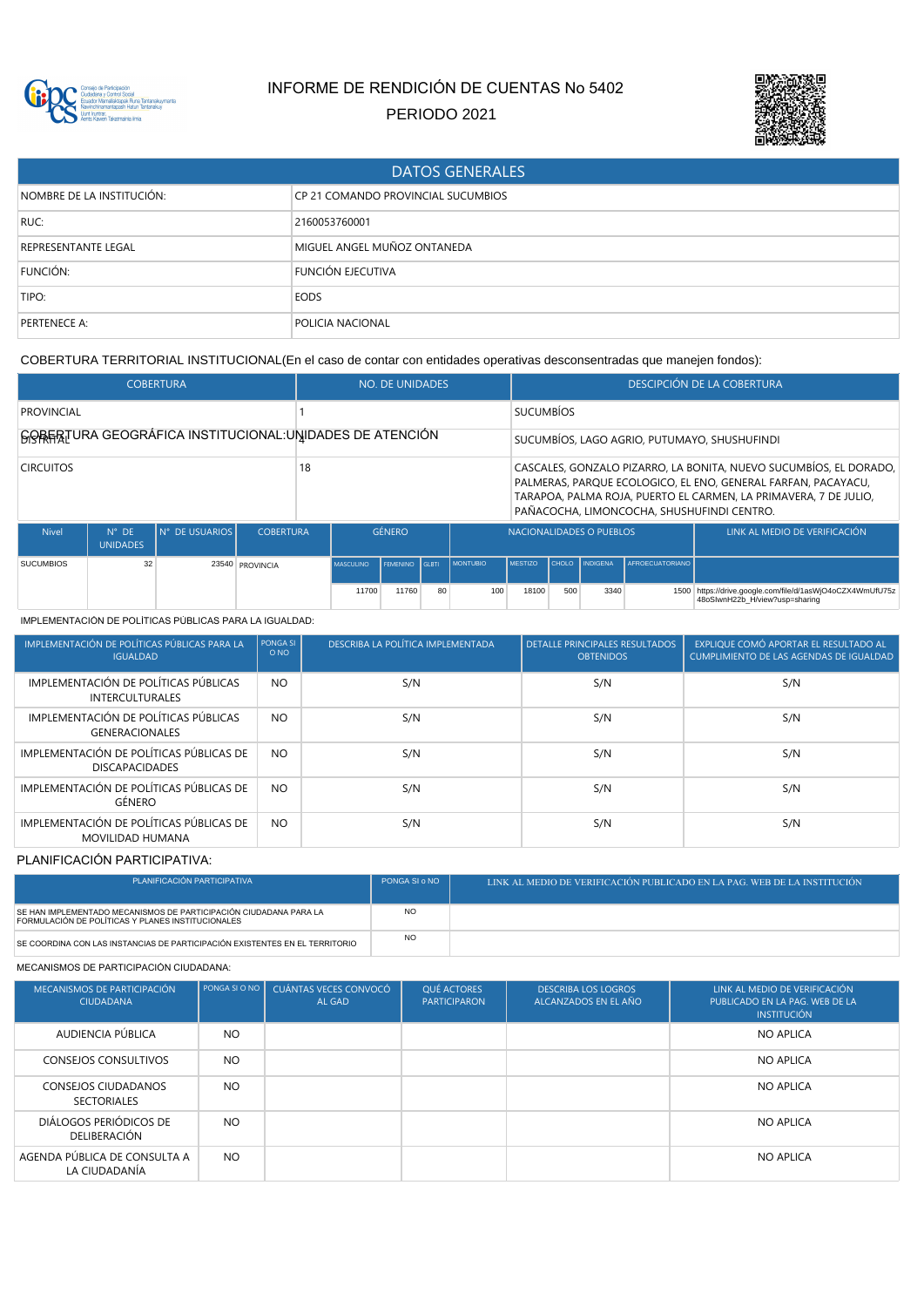|--|

## MECANISMOS DE CONTROL SOCIAL:

| MECANISMOS DE CONTROL SOCIAL GENERADOS POR LA COMUNIDAD | PONGA SI o NO   | NÚMERO DE MECANISMOS | LINK AL MEDIO DE VERIFICACIÓN PUBLICADO EN LA PAG. WEB DE LA<br><b>INSTITUCIÓN</b> |
|---------------------------------------------------------|-----------------|----------------------|------------------------------------------------------------------------------------|
| VEEDURÍAS CIUDADANAS                                    | <b>NO</b>       |                      | NO APLICA                                                                          |
| OBSERVATORIOS CIUDADANOS                                | NO <sub>1</sub> |                      | NO APLICA                                                                          |
| <b>DEFENSORÍAS COMUNITARIAS</b>                         | <b>NO</b>       |                      | NO APLICA                                                                          |
| COMITÉS DE USUARIOS DE SERVICIOS                        | <b>NO</b>       |                      | NO APLICA                                                                          |
| <b>OTROS</b>                                            | <b>NO</b>       |                      | NO APLICA                                                                          |

## PROCESO DE RENDICIÓN DE CUENTAS:

| <b>FASE</b>       | PASOS DEL PROCESO DE RENDICIÓN DE CUENTAS                                                                       | <b>PONGA SI</b><br>o NO | DESCRIBA LA EJECUCIÓN DE LOS PASOS                                                                                                                 | LINK AL MEDIO DE VERIFICACIÓN PUBLICADO EN LA PAG.<br>WEB DE LA INSTITUCIÓN                                                                     |
|-------------------|-----------------------------------------------------------------------------------------------------------------|-------------------------|----------------------------------------------------------------------------------------------------------------------------------------------------|-------------------------------------------------------------------------------------------------------------------------------------------------|
| FASE 0            | CONFORMACIÓN DEL EQUIPO DE RENDICIÓN DE CUENTAS                                                                 | <b>SI</b>               | SE CONFORMO DEL EQUIPO DE RENDICIÓN DE CUENTAS                                                                                                     | https://drive.google.com/file/d/1C_ETQ3JDowqmJfFIUagbon2DLlgLi8Oo/vie<br>w?usp=sharing                                                          |
| FASE 0            | DISEÑO DE LA PROPUESTA DEL PROCESO DE RENDICIÓN DE<br><b>CUENTAS</b>                                            |                         | PROPUESTA DE RENDICIÓN DE CUENTAS                                                                                                                  | https://drive.google.com/file/d/1qWCTFiAALE0C8nqUCWEymB3KNrEZx1R9/<br>view?usp=sharing                                                          |
| FASE 1            | EVALUACIÓN DE LA GESTIÓN INSTITUCIONAL:                                                                         | SI                      | <b>INFORME DE GESTIÓN</b>                                                                                                                          | https://drive.google.com/file/d/10 YkFGd1UcZgk F35bJ dH6aelyzKXpZ/vie<br>w?usp=sharing                                                          |
| FASE <sub>1</sub> | LLENADO DEL FORMULARIO DE INFORME DE RENDICIÓN DE CUENTAS<br><b>ESTABLECIDO POR EL CPCCS</b>                    | SI                      | FORMULARIO DE RENDICIÓN DE CUENTAS FORMATO EXCEL                                                                                                   | https://docs.google.com/spreadsheets/d/1e_it-<br>fn6VOA R8C6 bD8QyOwfJAhCrkR/edit?<br>usp=sharing&ouid=102504796765628907308&rtpof=true&sd=true |
| FASE 1            | REDACCIÓN DEL INFORME DE RENDICIÓN DE CUENTAS                                                                   | SI                      | INFORME PARA LA RENDICIÓN DE CUENTAS                                                                                                               | https://drive.google.com/file/d/10 YkFGd1UcZgk F35bJ dH6aelyzKXpZ/vie<br>w?usp=sharing                                                          |
| FASE <sub>1</sub> | SOCIALIZACIÓN INTERNA Y APROBACIÓN DEL INFORME DE<br>RENDICIÓN DE CUENTAS POR PARTE DE LOS RESPONSABLES         | <b>SI</b>               | PÁGINA OFICIAL DE LA POLICIA NACIONAL                                                                                                              | https://www.policia.gob.ec/                                                                                                                     |
| FASE 2            | <b>SI</b><br>DIFUSIÓN DEL INFORME DE RENDICIÓN DE CUENTAS A TRAVÉS DE<br><b>DISTINTOS MEDIOS</b>                |                         | PAGINA OFICIAL DE LA POLICIA NACIONAL                                                                                                              | https://www.policia.gob.ec/                                                                                                                     |
| FASE <sub>2</sub> | PLANIFICACIÓN DE LOS EVENTOS PARTICIPATIVOS                                                                     |                         | INVITACION AUTORIDADES LOCALES, PROVINCIALES, Y<br>CIUDADANIA EN GENERAL.                                                                          | https://drive.google.com/file/d/1t1q6Tq3fNTMXy cex0c1V fqceRwt vd/view?<br>usp=sharing                                                          |
| FASE 2            | REALIZACIÓN DEL EVENTO DE RENDICIÓN DE CUENTAS A LA<br>CIUDADANÍA                                               |                         | PLATAFORMA VIRTUAL DE LA POLICIA NACIONAL (YouTube)                                                                                                | https://www.youtube.com/channel/UC1DGDflcUfj7xcfC4zRObvQ                                                                                        |
| FASE 2            | RINDIÓ CUENTAS A LA CIUDADANÍA EN LA PLAZO ESTABLECIDO                                                          |                         | EL DIA MARTES 29 DE MARZO DE 2022 16H00                                                                                                            | https://www.youtube.com/channel/UC1DGDflcUfj7xcfC4zRObvQ                                                                                        |
| FASE 2            | INCORPORACIÓN DE LOS APORTES CIUDADANOS EN EL INFORME DE<br>RENDICIÓN DE CUENTAS                                |                         | ACTA DE COMPROMISOS ADQUIRIDOS EN LA DELIBERACIÓN                                                                                                  | https://drive.google.com/file/d/1UPKcQyQhl-<br>wlyH5mKpBKdTuv3zpXugce/view?usp=sharing                                                          |
| FASE 3            | ENTREGA DEL INFORME DE RENDICIÓN DE CUENTAS AL CPCCS, A<br>TRAVÉS DEL INGRESO DEL INFORME EN EL SISTEMA VIRTUAL |                         | INFORME FINAL CUMPLIMINETO DEL PROCESOD E RENDICIÓN<br>DE CUETNAS.                                                                                 | https://drive.google.com/file/d/1Z3I0T8p-<br>AsNYYcmPyH4NzWjMZiER1DdV/view?usp=sharing                                                          |
|                   | DESCRIBA LOS PRINCIPALES APORTES CIUDADANOS RECIBIDOS:                                                          |                         | • LA SUBZONA DE POLICÍA EJECUTA OPERATIVOS DINÁMICOS, ANTIDELINCUENCIALES, INTEGRALES, OPERATIVOS "CAMEX" OUE SE LOS REALIZA CONJUNTAMENTE CON LAS |                                                                                                                                                 |

DESCRIBA LOS PRINCIPALES APORTES CIUDADANOS RECIBIDOS: LA SUBZONA DE POLICIA EJECUTA OPERATIVOS DINAMICOS, ANTIDELINCUENCIALES, INTEGRALES, OPERATIVOS "CAMEX" QUE SE LOS REALIZA CONJUNTAMENTE CON LAS FUERZAS ARMADAS. DICHA LIBADORES EN ESPACIOS PUBLICOS ESPECIALMENTE LOS FINES DE SEMANA Y DIAS FESTIVOS O FERIADOS. • EL DISTRITO DE POLICIA DE SHUSHUFINDI DIARIAMENTE EJECUTA<br>OPERATIVOS DINÁMICOS, A TRAVÉS DE PATRULLAJES PREVENTIVOS Y DISUASIVO PROBLEMÁTICA.

## DATOS DE LA DELIBERACIÓN PÚBLICA Y EVALUACIÓN CIUDADANA DE RENDICIÓN DE CUENTAS:

| Fecha en que se realizó la<br>deliberación pública y evaluación<br>ciudadana de rendición de<br>cuentas: | N° DE USUARIOS |           |                 |              | NACIONALIDADES O PUEBLOS |                |       |                 |                 |
|----------------------------------------------------------------------------------------------------------|----------------|-----------|-----------------|--------------|--------------------------|----------------|-------|-----------------|-----------------|
|                                                                                                          |                | MASCULINO | <b>FEMENINO</b> | <b>GLBTI</b> | <b>MONTUBIO</b>          | <b>MESTIZO</b> | CHOLO | <b>INDIGENA</b> | AFROECUATORIANO |
| 29/03/2022                                                                                               | 319            | 154       | 154             | 11           |                          | 150            |       | 50              | 100             |

## INCORPORACIÓN DE LOS APORTES CIUDADANOS DE LA RENDICIÓN DE CUENTAS DEL AÑO ANTERIOR EN LA GESTIÓN INSTITUCIONAL:

| DESCRIBA LOS COMPROMISOS ASUMIDOS CON LA COMUNIDAD | $\overline{ }$ SE INCORPORÓ EL<br><b>APORTE</b><br>CIUDADANO EN LA<br><b>GESTIÓN</b><br><b>INSTITUCIONAL?</b><br>(PONGA SÍ O NO) | PORCENTAJE DE<br>AVANCES DE<br><b>CUMPLIMIENTO</b> | DESCRIPCION DE RESULTADOS                                    | LINK AL MEDIO DE VERIFICACIÓN                                                          |
|----------------------------------------------------|----------------------------------------------------------------------------------------------------------------------------------|----------------------------------------------------|--------------------------------------------------------------|----------------------------------------------------------------------------------------|
| PORTAFOLIO DE SERVICIOS                            | -SI                                                                                                                              | 76-100                                             | INCREMENTO DE LA PERCEPCION DE SEGURIDAD EN<br>LA CIUDADANIA | https://drive.google.com/file/d/1r70ekBbayUtFBUL5<br>KgnX0Y3-nzgKiPZV/view?usp=sharing |

#### DIFUSIÓN Y COMUNICACIÓN DE LA GESTIÓN INSTITUCIONAL:

| <b>MEDIOS DE</b><br><b>VERIFICACIÓN</b> | No. DE<br><b>MEDIOS</b> | PORCENTAJE DEL PPTO. DEL<br>PAUTAJE QUE SE DESTINO A<br>MEDIOS LOCALES Y REGIONALES | PORCENTAJE DEL PPTO.<br>DEL PAUTAJE QUE SE<br><b>DESTINÓ A MEDIOS</b><br>NACIONAL | PORCENTAJE DEL PPTO DEL<br>PAUTAJE QUE SE DESTINO A<br>MEDIOS INTERNACIONALES | LINK AL MEDIO DE<br>VERIFICACIÓN PUBLICADO EN 1<br>LA PAG. WEB DE LA.<br><b>INSTITUCIÓN</b> | <b>NOMBRE DE LA RADIO</b> | <b>MONTO</b> | <b>MINUTOS</b> |
|-----------------------------------------|-------------------------|-------------------------------------------------------------------------------------|-----------------------------------------------------------------------------------|-------------------------------------------------------------------------------|---------------------------------------------------------------------------------------------|---------------------------|--------------|----------------|
| Radio                                   | 0.00                    | 0,00%                                                                               | 0,00%                                                                             | 0,00%                                                                         | NO APLICA                                                                                   |                           |              |                |
| Prensa                                  | 0.00                    | $0.00 \%$                                                                           | $0.00 \%$                                                                         | 0.00%                                                                         | NO APLICA                                                                                   |                           |              |                |
| Televisión                              | 0.00                    | 0,00%                                                                               | 0,00%                                                                             | 0,00%                                                                         | NO APLICA                                                                                   |                           |              |                |
| Medios digitales                        | 0,00                    | 0,00%                                                                               | 0,00%                                                                             | 0,00%                                                                         | NO APLICA                                                                                   |                           |              |                |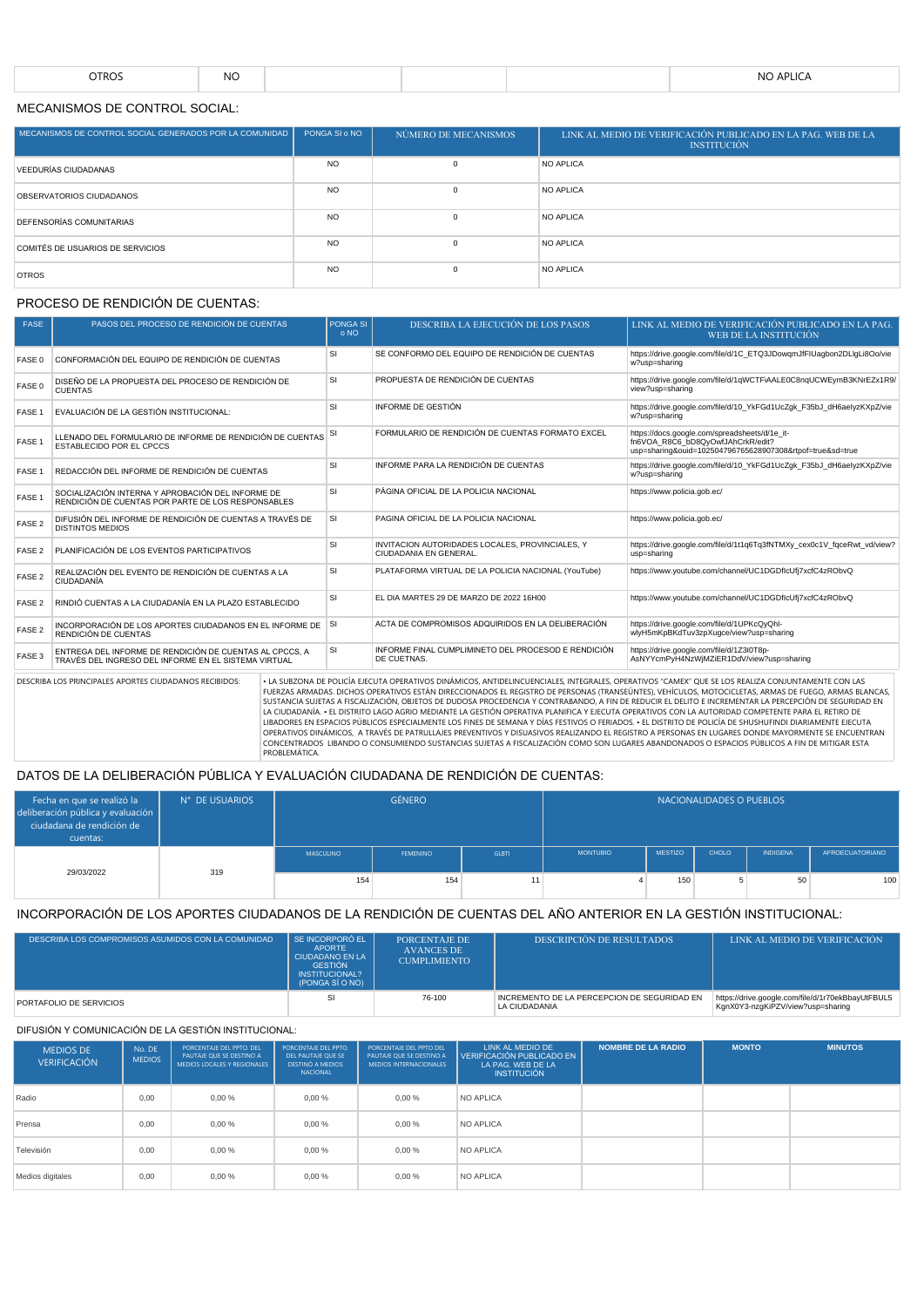## TRANSPARENCIA Y ACCESO A LA INFORMACIÓN DE LA GESTIÓN INSTITUCIONAL Y DE SU RENDICIÓN DE CUENTAS:

| MECANISMOS ADOPTADOS                                                                                                                                 | PONGA SI O NO | LINK AL MEDIO DE VERIFICACIÓN PUBLICADO EN LA PÁG. WEB DE LA INSTITUCIÓN |  |  |  |  |  |  |
|------------------------------------------------------------------------------------------------------------------------------------------------------|---------------|--------------------------------------------------------------------------|--|--|--|--|--|--|
| PUBLICACIÓN EN LA PÁG. WEB DE LOS CONTENIDOS ESTABLECIDOS EN EL ART. 7 DE LA LOTAIP                                                                  |               | http://www.policia.gob.ec                                                |  |  |  |  |  |  |
| PUBLICACIÓN EN LA PÁG. WEB DEL INFORME DE RENDICIÓN DE CUENTAS Y SUS MEDIOS DE<br>VERIFICACIÓN ESTABLECIDOS EN EL LITERAL M. DEL ART. 7 DE LA LOTAIP |               | http://www.policia.gob.ec                                                |  |  |  |  |  |  |
| PLANIFICACIÓN: Se refiere a la articulación de políticas públicas:                                                                                   |               |                                                                          |  |  |  |  |  |  |

| LA INSTITUCIÓN TIENE ARTICULADO EL PLAN ESTRATÉGICO INSTITUCIONAL          | PONGA SI O NO | LLINK AL MEDIO DE VERIFICACIÓN PUBLICADO EN LA PÁG. WEB DE LA INSTITUCIÓN |
|----------------------------------------------------------------------------|---------------|---------------------------------------------------------------------------|
| I LA INSTITUCIÓN TIENE ARTICULADAS SUS POA AL PLAN NACIONAL DE DESARROLLO. |               | http://www.policia.gob.ec                                                 |
| EL POA ESTÁ ARTICULADO AL PLAN ESTRATÉGICO                                 | SI            | http://www.policia.gob.ec                                                 |

## CUMPLIMIENTO DE LA EJECUCIÓN PROGRAMÁTICA:

| OBJETIVOS ESTRATEGICOS/COMPETENCIAS<br><b>EXCLUSIVAS</b>                                  | <b>META POA</b>       |                                                                                                                                                                                                                                                                                    | <b>INDICADOR DE LA META</b>         | <b>RESULTADOS</b>                                             |                                    | CUMPLIMIENTO<br>DE LA GESTIÓN            | DESCRIPCIÓN DE LA GESTIÓN POR<br><b>META</b>                                                                                                                                                                                                                                           |
|-------------------------------------------------------------------------------------------|-----------------------|------------------------------------------------------------------------------------------------------------------------------------------------------------------------------------------------------------------------------------------------------------------------------------|-------------------------------------|---------------------------------------------------------------|------------------------------------|------------------------------------------|----------------------------------------------------------------------------------------------------------------------------------------------------------------------------------------------------------------------------------------------------------------------------------------|
| Incrementar la efectividad operativa y administrativa de<br>los servicios institucionales | NO. DE<br><b>MFTA</b> | <b>DESCRIPCIÓN</b>                                                                                                                                                                                                                                                                 |                                     | <b>TOTALES</b><br>PLANIFICAD                                  | TOTALES<br>CUMPLIDOS               |                                          |                                                                                                                                                                                                                                                                                        |
|                                                                                           |                       | 301 EL INDICADOR SE ORIENTA A CONOCER EL<br>NIVEL DE INSEGURIDAD QUE PRESENTA CADA PERSONAS.<br>TERRITORIO CON RESPECTO AL ROBO A<br>PERSONAS Y MEDIR EL DESEMPEÑO POLICIAL<br>EN RELACIÓN A LA EFECTIVIDAD DE LA<br><b>GESTIÓN OPERATIVA</b>                                      | NÚMERO DE DENUNCIAS DE ROBO A       | 164,00                                                        |                                    | 54,49 33,23 %                            | EL NUMERO DE DENUNCIAS DE ROBO<br>A PERSONAS HA DISMINUIDO<br>DURANTE EL PRESENTE PERIODO DE<br><b>GESTIÓN</b>                                                                                                                                                                         |
| Incrementar la efectividad operativa y administrativa de<br>los servicios institucionales | NO. DE<br><b>MFTA</b> | <b>DESCRIPCIÓN</b>                                                                                                                                                                                                                                                                 |                                     | <b>TOTALES</b><br>PLANIFICAD<br><b>OS</b>                     | TOTALES<br>CUMPLIDOS               |                                          |                                                                                                                                                                                                                                                                                        |
|                                                                                           |                       | 220 EL INDICADOR SE ORIENTA A CONOCER EL<br>NIVEL DE INSEGURIDAD QUE PRESENTA CADA DOMICILIOS.<br>TERRITORIO CON RESPECTO AL ROBO A<br>DOMICILIOS Y MEDIR EL DESEMPEÑO<br>POLICIAL EN RELACIÓN A LA EFECTIVIDAD DE<br>LA GESTIÓN OPERATIVA PARA PREVENIR<br><b>ESTE DELITO</b>     | NÚMERO DE DENUNCIAS DE ROBO A       | 126,00                                                        |                                    | 57,27 45,45 %                            | EL NUMERO DE DENUCNIAS DE ROBO<br>A DOMICILIO HA DISMUNUIDO EN EL<br>PRESENTE PERISODO DE GESTIÓN                                                                                                                                                                                      |
| Incrementar la efectividad operativa y administrativa de<br>los servicios institucionales | NO. DE<br><b>META</b> | <b>DESCRIPCIÓN</b>                                                                                                                                                                                                                                                                 |                                     | <b>TOTALES</b><br><b>PLANIFICAD</b><br>$\overline{\text{os}}$ | TOTALES<br>CUMPLIDOS               |                                          |                                                                                                                                                                                                                                                                                        |
|                                                                                           |                       | 21 EL INDICADOR SE ORIENTA A CONOCER EL<br>NIVEL DE INSEGURIDAD QUE PRESENTA CADA CARROS.<br>TERRITORIO CON RESPECTO AL ROBO DE<br>CARROS Y MEDIR EL DESEMPEÑO POLICIAL<br>EN RELACIÓN A LA EFECTIVIDAD DE LA<br>GESTIÓN OPERATIVA PARA PREVENIR ESTE<br><b>DELITO</b>             | NÚMERO DE DENUNCIAS DE ROBO DE      | 11,00                                                         |                                    | 52,38 476,18 %                           | EL NUMERO DE DENUNICAS DE ROBO<br>A CARRO TIENE UNA DISMINUCIÓN<br>NOTABLE DURANTE EL PRESENTE<br>PERIODO DE GESTIÓN DEBIDO A LAS<br>OPERACIONES POLICIALES QUE SE<br>LLEVAN A CABO EN CADA UNO DE<br>LOS DISTRITOS DE POLICIA<br>PERTENECIENTES A LA SUBZONA DE<br>POLICIA SUCUMBÍOS. |
| Incrementar la efectividad operativa y administrativa de<br>los servicios institucionales | NO. DE<br><b>MFTA</b> | <b>DESCRIPCIÓN</b>                                                                                                                                                                                                                                                                 |                                     | <b>TOTALES</b><br>PLANIFICAD<br><b>OS</b>                     | TOTALES<br>CUMPLIDOS               |                                          |                                                                                                                                                                                                                                                                                        |
|                                                                                           |                       | 246 EL INDICADOR SE ORIENTA A CONOCER EL<br>NIVEL DE INSEGURIDAD QUE PRESENTA CADA MOTOS.<br>TERRITORIO CON RESPECTO AL ROBO DE<br>MOTOS Y MEDIR EL DESEMPEÑO POLICIAL EN<br>RELACIÓN A LA EFECTIVIDAD DE LA GESTIÓN<br>OPERATIVA PARA PREVENIR ESTE DELITO                        | NÚMERO DE DENUNCIAS DE ROBO DE      | 95,00                                                         |                                    | 38,62 40,65 %                            | DURANTE EL PRESENTE PERIODO DE<br>GESTIÓN EXISTE UNA DISMINUCIÓN<br>DE EN EL NÚMERO DE DENUNCIAS DE<br>ROBO A MOTOS.                                                                                                                                                                   |
| Incrementar la efectividad operativa y administrativa de<br>los servicios institucionales | NO. DE<br><b>MFTA</b> | <b>DESCRIPCIÓN</b>                                                                                                                                                                                                                                                                 |                                     | <b>FOTALES</b><br><b>PLANIFICAD</b><br><b>OS</b>              | TOTALES<br>CUMPLIDOS               |                                          |                                                                                                                                                                                                                                                                                        |
|                                                                                           |                       | 80 EL INDICADOR SE ORIENTA A CONOCER EL<br>NIVEL DE INSEGURIDAD QUE PRESENTA CADA UNIDADES ECONÓMICAS.<br>TERRITORIO CON RESPECTO AL ROBO DE<br>MOTOS Y MEDIR EL DESEMPEÑO POLICIAL EN<br>RELACIÓN A LA EFECTIVIDAD DE LA GESTIÓN<br>OPERATIVA PARA PREVENIR ESTE DELITO           | NÚMERO DE DENUNCIAS DE ROBO A       | 45,00                                                         |                                    | 56,25 125,00 %                           | EXISTE UNA DISMINUCIÓN EN EL<br>PRESENTE INDICADOR DE NUMERO<br>DE DENUNCIAS DE ROBO A UNIDADES<br>ECONOMICAS.                                                                                                                                                                         |
| Incrementar la efectividad operativa y administrativa de<br>los servicios institucionales | NO. DE<br><b>MFTA</b> | <b>DESCRIPCIÓN</b>                                                                                                                                                                                                                                                                 |                                     | <b>TOTALES</b><br><b>PLANIFICAD</b><br><b>OS</b>              | TOTALES<br>CUMPLIDOS               |                                          |                                                                                                                                                                                                                                                                                        |
|                                                                                           |                       | 8 EL INDICADOR SE ORIENTA A CONOCER EL<br>NÚMERO DE CARROS QUE HAN SIDO<br>RECUPERADOS POR EL SERVICIO<br>PREVENTIVO DE CADA TERRITORIO, LOS<br>RESULTADOS DE ESTE INDICADOR SERÁN<br>TOMADOS DE LA BASE DE DATOS CREADA<br>POR LA GESTIÓN OPERATIVA DE CADA<br>SUBZONA O DISTRITO | NÚMERO DE CARROS RECUPERADOS        | 11,00                                                         |                                    | 137,50 1250,00 %                         | EL NÚMERO DE CARROS QUE HAN<br>SIDO RECUPERADOS POR EL<br>SERVICIO PREVENTIVO DE CADA<br>TERRITORIO, LOS RESULTADOS DE<br>ESTE INDICADOR SERÁN TOMADOS<br>DE LA BASE DE DATOS CREADA POR<br>LA GESTIÓN OPERATIVA DE CADA<br>SUBZONA O DISTRITO                                         |
| Incrementar la efectividad operativa y administrativa de<br>los servicios institucionales | NO. DE<br><b>MFTA</b> | <b>DESCRIPCIÓN</b>                                                                                                                                                                                                                                                                 |                                     | <b>TOTALES</b><br>PLANIFICAD<br>OS                            | <b>TOTALES</b><br><b>CUMPLIDOS</b> |                                          |                                                                                                                                                                                                                                                                                        |
|                                                                                           |                       | 132 EL INDICADOR SE ORIENTA A CONOCER LA<br>EFECTIVIDAD DEL SERVICIO PREVENTIVO<br>POLICIAL PARA INCAUTAR ARMAS DE FUEGO.<br>CON LA FINALIDAD DE REDUCIR EL NIVEL DE<br>VIOLENCIA Y DELINCUENCIA EN CADA UNO DE<br><b>LOS TERRITORIOS</b>                                          | NÚMERO DE ARMAS INCAUTADAS.         | 163,00                                                        |                                    | 123,48 75,75 %                           | EXSISTE EUN INCREMENTO EN EL<br>INDICADOR DE ARMAS INCAUTADAS<br>DENTRO DE LA SUBZONA COMO<br>RELTADO DE LOS OPERTAIVOS<br>EJECUTADOS.                                                                                                                                                 |
|                                                                                           |                       |                                                                                                                                                                                                                                                                                    | TOTAL % CUMPLIMIENTO DE LA GESTIÓN: |                                                               |                                    | 292,32285714<br>28571428571<br>4285714 % |                                                                                                                                                                                                                                                                                        |

## CUMPLIMIENTO DE LA EJECUCIÓN PRESUPUESTARIA:

| <b>TIPO</b> | <b>DESCRIPCIÓN</b>                                                                                                                                                                                                          | <b>PRESUPUESTO PLANIFICADO</b> | <b>PRESUPUESTO</b><br><b>EJECUTADO</b> | % CUMPLIMIENTO DE<br>LA GESTIÓN | LINK AL MEDIO DE VERIFICACIÓN PUBLICADO EN LA PÁG.<br>WEB DE LA INSTITUCIÓN            |
|-------------|-----------------------------------------------------------------------------------------------------------------------------------------------------------------------------------------------------------------------------|--------------------------------|----------------------------------------|---------------------------------|----------------------------------------------------------------------------------------|
| <b>META</b> | EL INDICADOR SE ORIENTA A CONOCER LA<br>EFECTIVIDAD DEL SERVICIO PREVENTIVO POLICIAL<br>PARA INCAUTAR ARMAS DE FUEGO. CON LA<br>FINALIDAD DE REDUCIR EL NIVEL DE VIOLENCIA Y<br>DELINCUENCIA EN CADA UNO DE LOS TERRITORIOS | \$43,632.16                    | \$43,632.16                            | 100.00                          | https://drive.google.com/file/d/1XUNMn5JTWSuVQo0nRnjyQj<br>moniwL-kTf/view?usp=sharing |